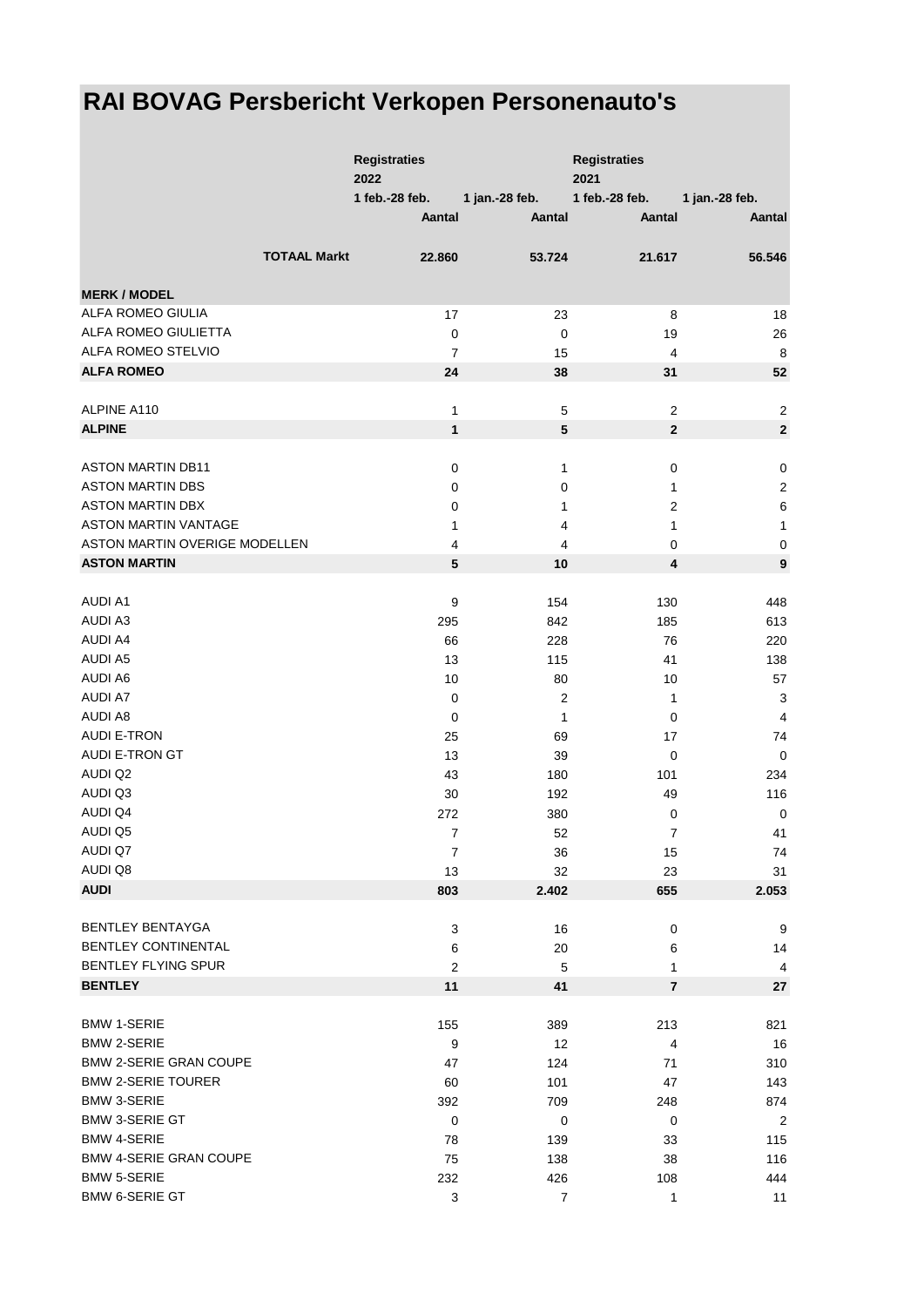| <b>BMW 7-SERIE</b>                    | 16                 | 40             | 6              | 33                |
|---------------------------------------|--------------------|----------------|----------------|-------------------|
| <b>BMW 8-SERIE</b>                    | 8                  | 9              | 4              | 16                |
| <b>BMW 8-SERIE GRAN COUPE</b>         | 6                  | 8              | $\overline{7}$ | 17                |
| BMW 13                                | 96                 | 149            | 38             | 87                |
| <b>BMW 14</b>                         | 10                 | 15             | 0              | $\mathbf 0$       |
| <b>BMW IX</b>                         | 43                 | 98             | 0              | 0                 |
| BMW X1                                |                    |                |                |                   |
|                                       | 103                | 287            | 120            | 375               |
| BMW X2                                | 23                 | 54             | 10             | 46                |
| BMW IX3                               | 76                 | 193            | 20             | 76                |
| BMW X3                                | 72                 | 199            | 64             | 336               |
| BMW X4                                | 12                 | 43             | 7              | 43                |
| BMW X5                                | 24                 | 90             | 54             | 329               |
| BMW X6                                | 2                  | 13             | 10             | 32                |
| BMW X7                                | 8                  | 14             | $\overline{7}$ | 16                |
| BMW Z4                                | 21                 | 40             | 16             | 53                |
| <b>BMW</b>                            | 1.571              | 3.297          | 1.126          | 4.311             |
|                                       |                    |                |                |                   |
| <b>CITROEN BERLINGO</b>               | 5                  | 7              | 3              | 5                 |
| <b>CITROEN C1</b>                     | 123                | 470            | 239            | 596               |
| <b>CITROEN C3</b>                     | 286                | 584            | 243            | 553               |
| <b>CITROEN C3 AIRCROSS</b>            | 28                 | 69             | 74             | 122               |
| <b>CITROEN C4</b>                     | 212                | 433            | 65             | 104               |
| <b>CITROEN C4 CACTUS</b>              | 0                  | 0              | 23             | 42                |
| CITROEN C4 SPACETOUR/PICASSO          | 0                  | 0              |                | 56                |
|                                       |                    |                | 32             |                   |
| <b>CITROEN C5 AIRCROSS</b>            | 64                 | 115            | 83             | 184               |
| CITROEN C5 X                          | 6                  | 6              | 0              | 0                 |
| CITROEN GRAND C4 ST/PICASSO           | 10                 | 31             | 5              | 19                |
| <b>CITROEN JUMPY</b>                  | $\boldsymbol{2}$   | 18             | 0              | 0                 |
| <b>CITROEN SPACETOURER</b>            | $\mathbf 0$        | 0              | 1              | 2                 |
| <b>CITROEN</b>                        | 736                | 1.733          | 768            | 1.683             |
|                                       |                    |                |                |                   |
|                                       |                    |                |                |                   |
| <b>CUPRA BORN</b>                     | 0                  | 4              | $\pmb{0}$      | 0                 |
| <b>CUPRA FORMENTOR</b>                | 6                  | $\overline{7}$ | 0              | 0                 |
| <b>CUPRA LEON</b>                     | $\mathbf{2}$       | 4              | $\overline{c}$ | 10                |
| <b>CUPRA</b>                          | 8                  | 15             | $\mathbf 2$    | 10                |
|                                       |                    |                |                |                   |
| DACIA DUSTER                          | 47                 | 123            | 112            | 188               |
| <b>DACIA LODGY</b>                    | 11                 | 41             | 16             | $17$              |
| DACIA LOGAN                           | $\pmb{0}$          | 0              | 3              | $\sqrt{3}$        |
| DACIA SANDERO                         | 139                | 481            | 65             | 134               |
| <b>DACIA SPRING</b>                   | $\overline{7}$     | 98             | 0              | 0                 |
| <b>DACIA</b>                          | 204                | 743            | 196            | 342               |
|                                       |                    |                |                |                   |
| DS DS 3 CROSSBACK                     | 19                 | 30             | 20             | 23                |
| DS DS 4                               | 6                  | 16             | 0              | $\mathbf 0$       |
| DS DS 7 CROSSBACK                     | 21                 | 52             | 14             | 24                |
| DS DS 9                               |                    |                |                |                   |
| <b>DS</b>                             | $\mathbf{3}$<br>49 | 10<br>108      | 0<br>34        | $\mathbf 0$<br>47 |
|                                       |                    |                |                |                   |
| FERRARI 812                           | $\overline{c}$     | 3              | $\mathbf 0$    | 1                 |
| FERRARI F8                            |                    |                |                |                   |
|                                       | $\pmb{0}$          | 3              | 1              | 4                 |
| FERRARI PORTOFINO                     | 1                  | 1              | 1              | $\sqrt{2}$        |
| FERRARI ROMA                          | 3                  | 4              | 4              | $\mathbf 5$       |
| <b>FERRARI SF90</b>                   | 1                  | 2              | 0              | 3                 |
| <b>FERRARI</b>                        | $\overline{7}$     | 13             | 6              | 15                |
|                                       |                    |                |                |                   |
| <b>FIAT 500</b>                       | 289                | 609            | 297            | 672               |
| <b>FIAT 500X</b><br><b>FIAT PANDA</b> | 2<br>34            | 16<br>59       | 11<br>66       | 17<br>118         |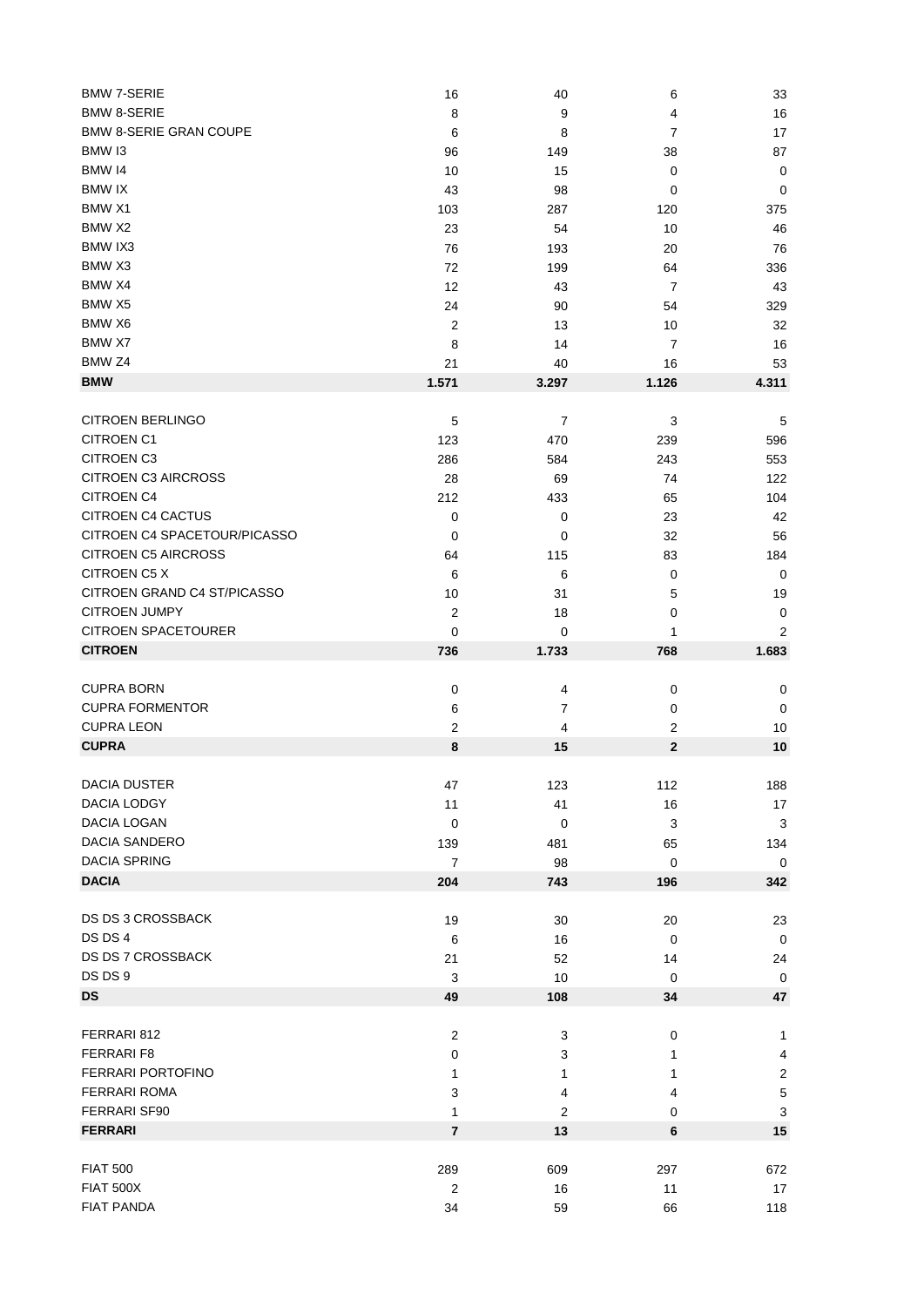| <b>FIAT TIPO</b>         | $\pmb{0}$        | 9                | 18               | 36                      |
|--------------------------|------------------|------------------|------------------|-------------------------|
| <b>FIAT</b>              | 325              | 693              | 392              | 843                     |
|                          |                  |                  |                  |                         |
| <b>FORD ECOSPORT</b>     | 22               | 58               | 29               | 51                      |
| <b>FORD EXPLORER</b>     | 23               | 56               | 6                | 18                      |
| <b>FORD FIESTA</b>       |                  |                  |                  |                         |
|                          | 159              | 277              | 633              | 1.375                   |
| <b>FORD FOCUS</b>        | 451              | 1.033            | 322              | 1.164                   |
| FORD GT                  | $\mathbf 0$      | 1                | $\mathbf 0$      | 0                       |
| <b>FORD KUGA</b>         | 158              | 422              | 102              | 282                     |
| FORD MONDEO              | 30               | 69               | 37               | 91                      |
| FORD MUSTANG             | $\mathbf 0$      | 2                | $\mathbf 0$      | $\mathbf 0$             |
| FORD MUSTANG MACH-E      | 60               | 125              | 0                | 0                       |
| <b>FORD PUMA</b>         | 220              | 578              | 285              | 643                     |
| FORD TRANSIT CUSTOM/TOUR |                  |                  |                  |                         |
|                          | 1                | 1                | 2                | 4                       |
| FORD OVERIGE MODELLEN    | 0                | 1                | 0                | 0                       |
| <b>FORD</b>              | 1.124            | 2.623            | 1.416            | 3.628                   |
|                          |                  |                  |                  |                         |
| <b>HONDA CIVIC</b>       | 3                | 9                | $\boldsymbol{7}$ | 15                      |
| HONDA CR-V               | 6                | 30               | 12               | 28                      |
| HONDA E                  | 1                | 5                | 1                | $\overline{7}$          |
| HONDA HR-V               | 65               | 88               | 21               | 37                      |
| HONDA JAZZ               |                  |                  |                  |                         |
|                          | 37               | 93               | 40               | 96                      |
| <b>HONDA</b>             | 112              | 225              | 81               | 183                     |
|                          |                  |                  |                  |                         |
| <b>HYUNDAI BAYON</b>     | 157              | 300              | 0                | 0                       |
| HYUNDAI I 10             | 288              | 706              | 171              | 342                     |
| HYUNDAI I 20             | 237              | 551              | 126              | 194                     |
| HYUNDAI I 30             | 24               | 70               | 14               | 36                      |
| <b>HYUNDAI IONIQ</b>     | 4                | 23               | 14               | 36                      |
| <b>HYUNDAI IONIQ 5</b>   |                  |                  |                  |                         |
|                          | 134              | 225              | 0                | 0                       |
| <b>HYUNDAI KONA</b>      | 260              | 600              | 146              | 357                     |
| <b>HYUNDAI NEXO</b>      | 1                | $\boldsymbol{2}$ | 0                | $\mathbf 0$             |
| <b>HYUNDAI SANTA FE</b>  | 63               | 128              | $\overline{2}$   | $\overline{2}$          |
| <b>HYUNDAI TUCSON</b>    | 312              | 638              | 85               | 150                     |
| <b>HYUNDAI</b>           | 1.480            | 3.243            | 558              | 1.117                   |
|                          |                  |                  |                  |                         |
| JAGUAR E-PACE            | 3                | 9                | 1                | $\overline{\mathbf{c}}$ |
| JAGUAR F-PACE            | 7                | 15               | 0                | 3                       |
| JAGUAR F-TYPE            |                  |                  |                  |                         |
|                          | 1                | 8                | 4                | 12                      |
| <b>JAGUAR I-PACE</b>     | 1                | 1                | 1                | 12                      |
| <b>JAGUAR XE</b>         | $\boldsymbol{2}$ | 3                | 4                | 10                      |
| <b>JAGUAR XF</b>         | $\boldsymbol{2}$ | 10               | 5                | 10                      |
| <b>JAGUAR</b>            | 16               | 46               | 15               | 49                      |
|                          |                  |                  |                  |                         |
| <b>JEEP COMPASS</b>      | 40               | 131              | 71               | 179                     |
| JEEP RENEGADE            | $\overline{7}$   | 33               | 33               | 72                      |
| <b>JEEP WRANGLER</b>     |                  |                  |                  |                         |
|                          | 17               | 44               | 1                | $\sqrt{2}$              |
| <b>JEEP</b>              | 64               | 208              | 105              | 253                     |
|                          |                  |                  |                  |                         |
| <b>KIA CEED</b>          | 244              | 527              | 155              | 307                     |
| KIA EV6                  | 168              | 290              | $\pmb{0}$        | $\mathbf 0$             |
| <b>KIA NIRO</b>          | 727              | 1.295            | 514              | 1.202                   |
| <b>KIA PICANTO</b>       | 753              | 1.154            | 599              | 1.599                   |
| <b>KIA PROCEED</b>       | 77               | 196              | 73               | 121                     |
| <b>KIA RIO</b>           |                  |                  |                  |                         |
|                          | 40               | 95               | 55               | 125                     |
| <b>KIA SORENTO</b>       | 34               | 68               | 6                | 15                      |
| <b>KIA SOUL</b>          | 21               | 21               | 11               | 54                      |
| <b>KIA SPORTAGE</b>      | 85               | 176              | 82               | 144                     |
| <b>KIA STINGER</b>       | $\pmb{0}$        | $\pmb{0}$        | 1                | $\mathbf{1}$            |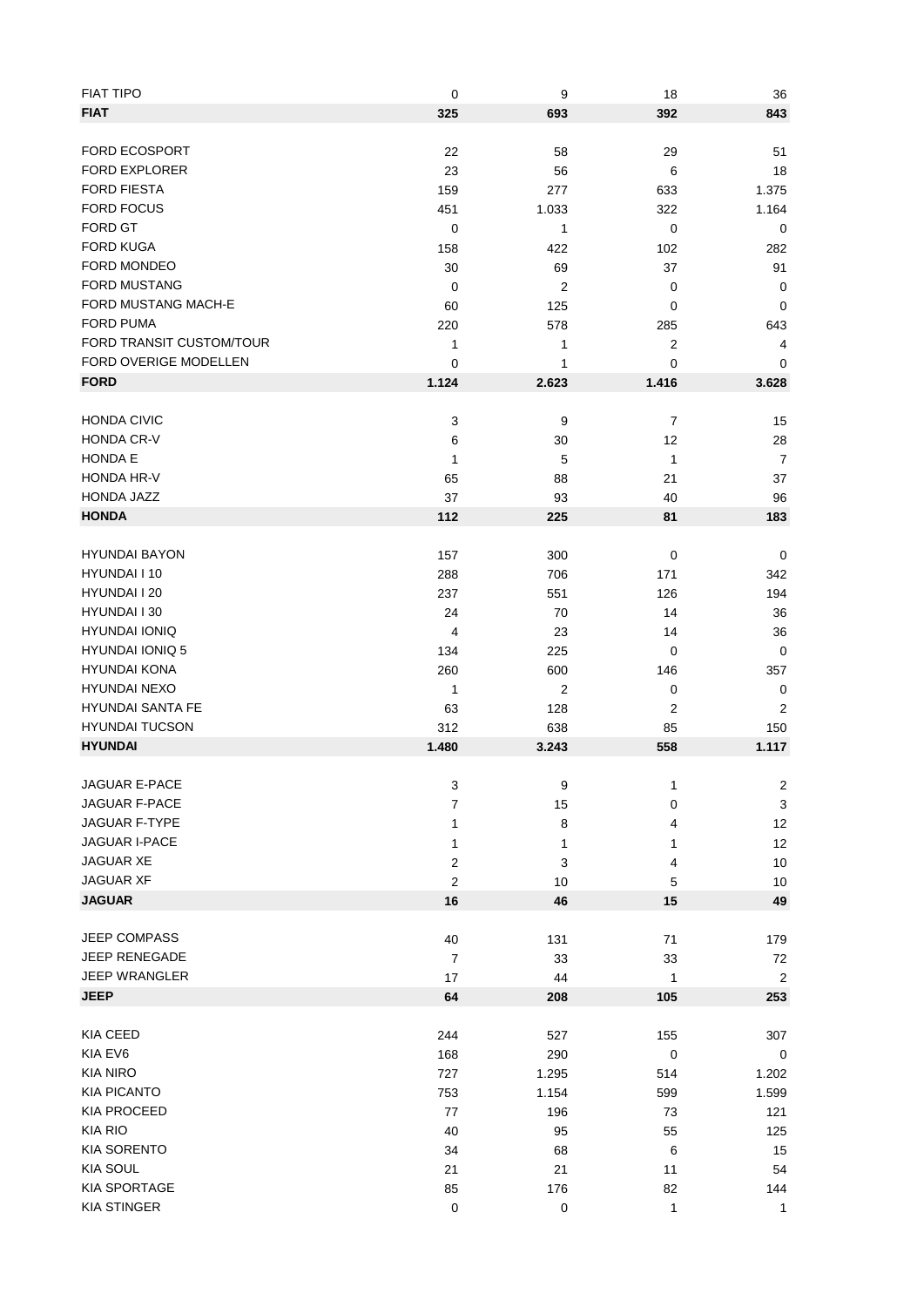| <b>KIA STONIC</b>             | 298              | 603            | 234      | 515            |
|-------------------------------|------------------|----------------|----------|----------------|
| <b>KIA XCEED</b>              | 53               | 139            | 66       | 144            |
| <b>KIA</b>                    | 2.500            | 4.564          | 1.796    | 4.227          |
|                               |                  |                |          |                |
| LAMBORGHINI AVENTADOR         | $\mathbf 0$      | 0              | 1        | $\overline{2}$ |
| LAMBORGHINI HURACAN           | 0                | 1              | 1        | $\overline{c}$ |
| <b>LAMBORGHINI URUS</b>       | 4                | 6              | 4        | $\overline{7}$ |
| <b>LAMBORGHINI</b>            | 4                | $\overline{7}$ | 6        | 11             |
| LAND ROVER DEFENDER           | 36               |                | 9        | 14             |
| LAND ROVER DISCOVERY SPORT    |                  | 86             |          |                |
| <b>LAND ROVER DISCOVERY</b>   | $\overline{7}$   | 27             | 15       | 32             |
| <b>LAND ROVER FREELANDER</b>  | 2                | 6              | 0        | $\mathbf 0$    |
|                               | 1                | 1              | 0        | $\mathbf 0$    |
| LAND ROVER RANGE ROVER EVOQUE | 15               | 53             | 23       | 47             |
| LAND ROVER RANGE ROVER SPORT  | 22               | 74             | 57       | 115            |
| LAND ROVER RANGE ROVER VELAR  | 11               | 22             | 5        | $\overline{7}$ |
| LAND ROVER RANGE ROVER        | 6                | 8              | 13       | 28             |
| <b>LAND ROVER</b>             | 100              | 277            | 122      | 243            |
| <b>LEXUS CT</b>               | 0                | 0              | 16       | 32             |
| <b>LEXUS IS</b>               | 0                | 0              | 1        | $\sqrt{2}$     |
| <b>LEXUS ES</b>               | 10               | 24             | 6        | 13             |
| <b>LEXUS LC</b>               | 1                | 2              | 2        | 3              |
| <b>LEXUS LS</b>               | 0                | 0              | 1        | $\sqrt{2}$     |
| <b>LEXUS NX</b>               | 12               | 39             | 3        | 5              |
| LEXUS RX                      | 11               | 14             | 3        | 15             |
| LEXUS UX                      | 14               | 39             | 5        | 13             |
| <b>LEXUS</b>                  | 48               | 118            | 37       | 85             |
|                               |                  |                |          |                |
| <b>LOTUS ELISE</b>            | $\mathbf 0$      | 0              | 0        | 1              |
| <b>LOTUS</b>                  | 0                | $\bf{0}$       | $\bf{0}$ | $\mathbf{1}$   |
|                               |                  |                |          |                |
| LYNK AND CO 01                | 369              | 731            | 0        | 0              |
| <b>LYNK AND CO</b>            | 369              | 731            | $\bf{0}$ | $\pmb{0}$      |
| <b>MASERATI GHIBLI</b>        |                  |                |          |                |
| MASERATI LEVANTE              | 0                | 0              | 1        | $\overline{c}$ |
| <b>MASERATI</b>               | 1                | 2              | 0        | $\mathsf 0$    |
|                               | 1                | $\mathbf 2$    | 1        | 2              |
| MAZDA 2                       | 112              | 247            | 154      | 282            |
| MAZDA 3                       | 63               | 124            | 31       | 100            |
| MAZDA 6                       | 12               | 38             | 22       | 35             |
| MAZDA CX-3                    | 17               | 66             | 154      | 267            |
| MAZDA CX-5                    | 111              | 288            | 316      | 576            |
| MAZDA CX-30                   | 184              | 380            | 237      | 485            |
| MAZDA MX-5                    | 6                | 15             | 11       | 16             |
| MAZDA MX-30                   | 1                | 12             | 0        | 1              |
| <b>MAZDA</b>                  | 506              | 1.170          | 925      | 1.762          |
|                               |                  |                |          |                |
| MB A-KLASSE                   | 175              | 462            | 213      | 567            |
| MB B-KLASSE                   | 35               | 83             | 73       | 206            |
| MB C-KLASSE                   | 218              | 408            | 187      | 361            |
| <b>MB CITAN</b>               | $\mathbf{1}$     | 5              | 0        | $\overline{1}$ |
| MB CLA                        | 144              | 278            | 159      | 545            |
| MB CLS                        | 6                | 10             | 5        | $\overline{7}$ |
| MB E-KLASSE                   | 49               | 91             | 102      | 185            |
| MB EQA                        | 76               | 134            | 0        | $\pmb{0}$      |
| MB EQB                        | 31               | 32             | 0        | 0              |
| MB EQC                        | $\boldsymbol{7}$ | 10             | 3        | 4              |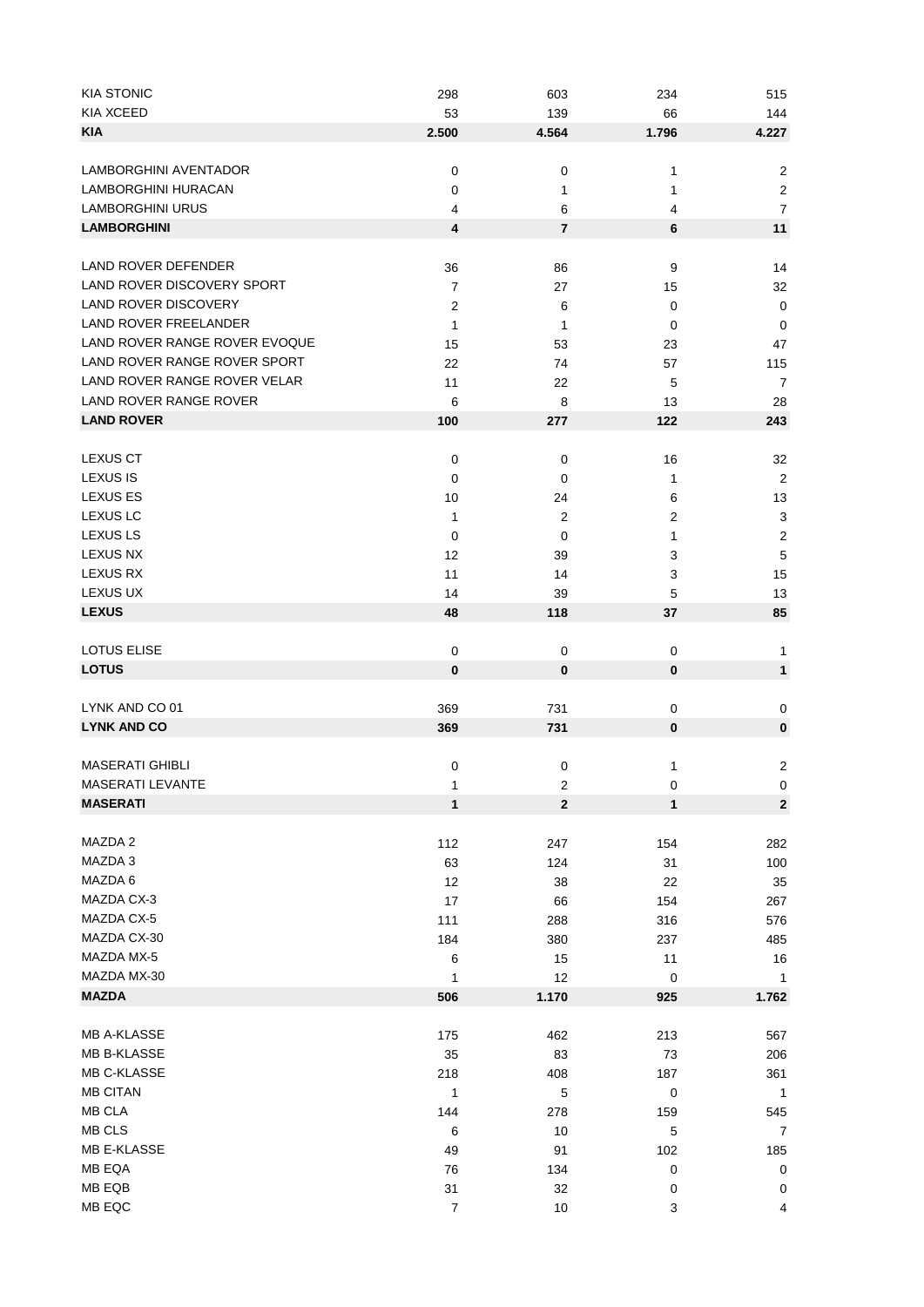| MB EQS                     | 41               | 50             | 0                       | $\pmb{0}$               |
|----------------------------|------------------|----------------|-------------------------|-------------------------|
| MB EQV                     | 19               | 32             | 0                       | $\sqrt{5}$              |
| <b>MB G-KLASSE</b>         | 3                | 5              | $\overline{2}$          | $\overline{c}$          |
| <b>MB GLA</b>              | 32               | 108            | 62                      | 174                     |
| <b>MB GLB</b>              | 21               | 77             | 36                      | 174                     |
| MB GLC                     | 55               | 131            | 74                      | 190                     |
| MB GLE                     |                  |                |                         |                         |
|                            | 25               | 77             | 43                      | 126                     |
| MB GLS                     | $\boldsymbol{2}$ | 10             | $\overline{\mathbf{c}}$ | $\overline{4}$          |
| MB GT                      | 1                | 4              | $\boldsymbol{2}$        | $\overline{4}$          |
| <b>MB S-KLASSE</b>         | 17               | 46             | 12                      | 48                      |
| MB SLC                     | 0                | 0              | 1                       | $\mathbf{1}$            |
| <b>MB SPRINTER</b>         | 28               | 58             | 41                      | 60                      |
| <b>MB V-KLASSE</b>         | $\overline{c}$   | 6              | 3                       | $\overline{4}$          |
| <b>MB VITO</b>             | 10               | 49             | $\overline{7}$          | 40                      |
| <b>MB OVERIGE MODELLEN</b> | $\overline{2}$   | $\overline{2}$ | 0                       | 0                       |
| <b>MERCEDES</b>            | 1.000            | 2.168          | 1.027                   | 2.708                   |
|                            |                  |                |                         |                         |
| MG EHS                     | 6                | 36             | 14                      | 24                      |
| <b>MG MARVEL R</b>         | 16               | 16             | $\pmb{0}$               | $\mathbf 0$             |
| MG <sub>ZS</sub>           | 55               | 57             | 7                       | 120                     |
| ΜG                         | 77               | 109            | 21                      | 144                     |
|                            |                  |                |                         |                         |
| MINI CLUBMAN               | 40               | 130            | 30                      | 162                     |
| MINI COUNTRYMAN            | 135              | 312            | 122                     | 405                     |
| <b>MINI MINI</b>           | 289              | 905            | 176                     | 673                     |
| <b>MINI</b>                |                  |                |                         |                         |
|                            | 464              | 1.347          | 328                     | 1.240                   |
| <b>MITSUBISHI ASX</b>      | $\pmb{0}$        | $\mathbf 0$    | 25                      | 51                      |
| MITSUBISHI ECLIPSE CROSS   |                  |                |                         |                         |
|                            | 39               | 200            | 25                      | 36                      |
| MITSUBISHI OUTLANDER       | 0                | 0              | 61                      | 263                     |
| MITSUBISHI SPACE STAR      | 83               | 304            | 132                     | 373                     |
| <b>MITSUBISHI</b>          | 122              | 504            | 243                     | 723                     |
|                            |                  |                |                         |                         |
| <b>MORGAN PLUS 4</b>       | $\pmb{0}$        | $\mathbf 0$    | $\boldsymbol{0}$        | $\overline{\mathbf{c}}$ |
| <b>MORGAN PLUS SIX</b>     | $\pmb{0}$        | 1              | 1                       | 1                       |
| <b>MORGAN</b>              | $\pmb{0}$        | 1              | 1                       | 3                       |
|                            |                  |                |                         |                         |
| NISSAN JUKE                | 53               | 112            | 75                      | 186                     |
| <b>NISSAN LEAF</b>         | 51               | 111            | 127                     | 194                     |
| <b>NISSAN MICRA</b>        | 132              | 243            | 40                      | 55                      |
| NISSAN NV200               | $\overline{2}$   | 10             | 5                       | 9                       |
| NISSAN QASHQAI             | 256              | 515            | 160                     | 360                     |
| NISSAN X-TRAIL             | 8                | 12             | 21                      | 51                      |
| <b>NISSAN</b>              | 502              | 1.003          | 428                     | 855                     |
|                            |                  |                |                         |                         |
| OPEL ASTRA                 | 142              | 375            | 166                     | 574                     |
| OPEL COMBO                 | 6                | 14             | $\overline{2}$          | 7                       |
| OPEL CORSA                 | 365              | 815            | 545                     | 1.066                   |
| OPEL CROSSLAND (X)         | 130              | 290            | 207                     | 504                     |
| OPEL GRANDLAND (X)         | 64               | 78             | 160                     | 380                     |
| OPEL INSIGNIA              |                  |                |                         |                         |
|                            | $\overline{7}$   | 25             | 51                      | 73                      |
| OPEL MOKKA (X)             | 182              | 528            | 23                      | 24                      |
| OPEL VIVARO                | 8                | 27             | 2                       | 15                      |
| OPEL ZAFIRA LIFE           | $\mathbf 0$      | $\overline{2}$ | 0                       | 0                       |
| <b>OPEL</b>                | 904              | 2.154          | 1.156                   | 2.643                   |
|                            |                  |                |                         |                         |
| POLESTAR 1                 | $\mathbf 0$      | 3              | 1                       | $\overline{2}$          |
| POLESTAR 2                 | 113              | 129            | 79                      | 156                     |
| <b>POLESTAR</b>            | 113              | 132            | 80                      | 158                     |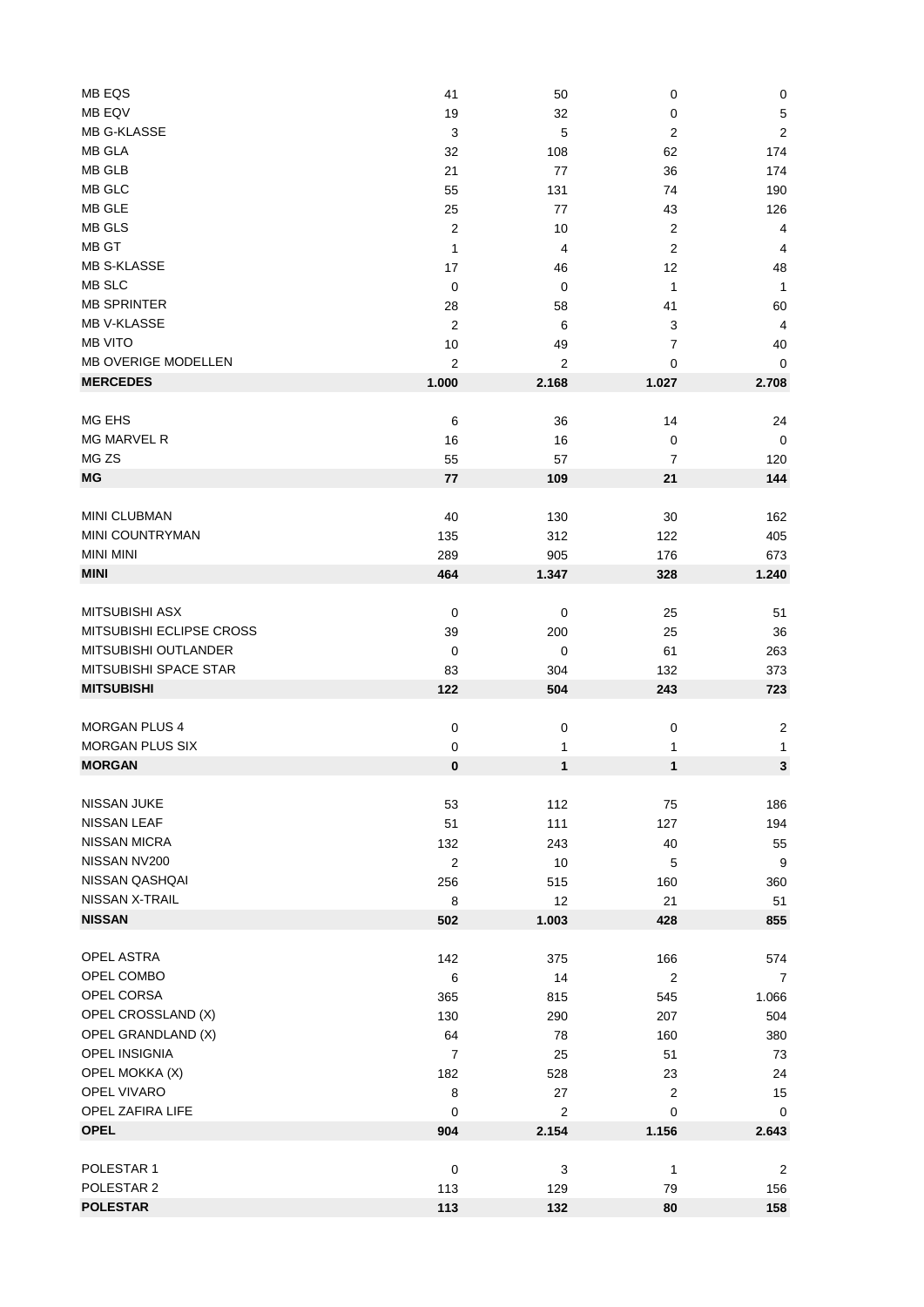| PEUGEOT 108              | 179            | 423            | 372            | 837              |
|--------------------------|----------------|----------------|----------------|------------------|
| PEUGEOT 2008             | 596            | 1.290          | 438            | 970              |
| PEUGEOT 208              | 557            | 1.156          | 423            | 1.121            |
| PEUGEOT 3008 SUV         | 208            | 497            | 153            | 313              |
| PEUGEOT 308              | 22             | 59             | 108            | 336              |
| PEUGEOT 5008 SUV         | 109            | 252            | 132            | 239              |
| PEUGEOT 508              | 40             | 95             | 81             | 157              |
| PEUGEOT EXPERT           | 1              | 3              | $\mathbf{1}$   | 3                |
| PEUGEOT RIFTER           | 3              | 10             | 2              | 2                |
| PEUGEOT TRAVELLER        | $\overline{2}$ | 4              | 0              | $\pmb{0}$        |
| PEUGEOT OVERIGE MODELLEN | 0              | 1              | 0              | 0                |
| <b>PEUGEOT</b>           | 1.717          | 3.790          | 1.710          | 3.978            |
|                          |                |                |                |                  |
| PORSCHE 718 BOXSTER      | 5              | 11             | 7              | 14               |
| PORSCHE 718 CAYMAN       | 4              | 4              | 3              | 8                |
| PORSCHE 911              |                |                |                |                  |
| PORSCHE CAYENNE          | 28             | 106            | 33             | 138              |
|                          | 82             | 237            | 49             | 171              |
| PORSCHE MACAN            | 6              | 55             | 6              | 30               |
| PORSCHE PANAMERA         | 27             | 70             | 14             | 42               |
| PORSCHE TAYCAN           | 52             | 184            | 28             | 78               |
| <b>PORSCHE</b>           | 204            | 667            | 140            | 481              |
|                          |                |                |                |                  |
| RENAULT ARKANA           | 216            | 376            | 0              | 0                |
| RENAULT CAPTUR           | 302            | 731            | 494            | 900              |
| RENAULT CLIO             | 255            | 817            | 314            | 738              |
| <b>RENAULT ESPACE</b>    | 0              | 0              | 1              | $\overline{2}$   |
| RENAULT GRAND SCENIC     | 36             | 77             | 8              | 14               |
| <b>RENAULT KADJAR</b>    | 44             | 165            | 36             | 52               |
| RENAULT KOLEOS           | 0              | 0              | 1              | 1                |
| <b>RENAULT MASTER</b>    | 0              | 0              | 1              | $\mathbf{1}$     |
| <b>RENAULT MEGANE</b>    | 111            | 380            | 181            | 408              |
| <b>RENAULT SCENIC</b>    | 4              | 10             | 5              | 8                |
| RENAULT TALISMAN         | 18             | 74             | 1              | $\mathbf{1}$     |
| <b>RENAULT TWINGO</b>    | 104            | 277            | 151            | 306              |
| RENAULT ZOE              | 54             | 131            | 123            | 179              |
| <b>RENAULT</b>           | 1.144          | 3.038          | 1.316          | 2.610            |
|                          |                |                |                |                  |
| ROLLS-ROYCE CULLINAN     | 1              | $\overline{c}$ | 0              | $\boldsymbol{2}$ |
| ROLLS-ROYCE GHOST        | 0              | 3              | 0              | 2                |
| <b>ROLLS-ROYCE</b>       | 1              | $\sqrt{5}$     | $\bf{0}$       | 4                |
|                          |                |                |                |                  |
| <b>SEAT ARONA</b>        | 28             | 185            | 87             | 259              |
| <b>SEAT ATECA</b>        | 49             | 153            | 54             | 232              |
| <b>SEAT IBIZA</b>        | 63             | 249            | 184            | 563              |
| <b>SEAT LEON</b>         | 43             | 172            | 133            | 756              |
| <b>SEAT MII</b>          | 0              | 5              | 20             | 25               |
| <b>SEAT TARRACO</b>      | 49             | 127            | 34             | 83               |
| <b>SEAT</b>              | 232            | 891            | 512            | 1.918            |
|                          |                |                |                |                  |
| SKODA CITIGO             |                |                |                |                  |
|                          | $\mathbf 0$    | 6              | $\overline{c}$ | 14               |
| SKODA ENYAQ              | 255            | 430            | 0              | $\mathbf 0$      |
| SKODA FABIA              | 113            | 274            | 129            | 451              |
| SKODA KAMIQ              | 44             | 228            | 127            | 332              |
| SKODA KAROQ              | 138            | 413            | 223            | 696              |
| SKODA KODIAQ             | 334            | 585            | 341            | 667              |
| <b>SKODA OCTAVIA</b>     | 241            | 630            | 433            | 1.358            |
| SKODA SCALA              | 22             | 94             | 39             | 135              |
| <b>SKODA SUPERB</b>      | 68             | 171            | 51             | 185              |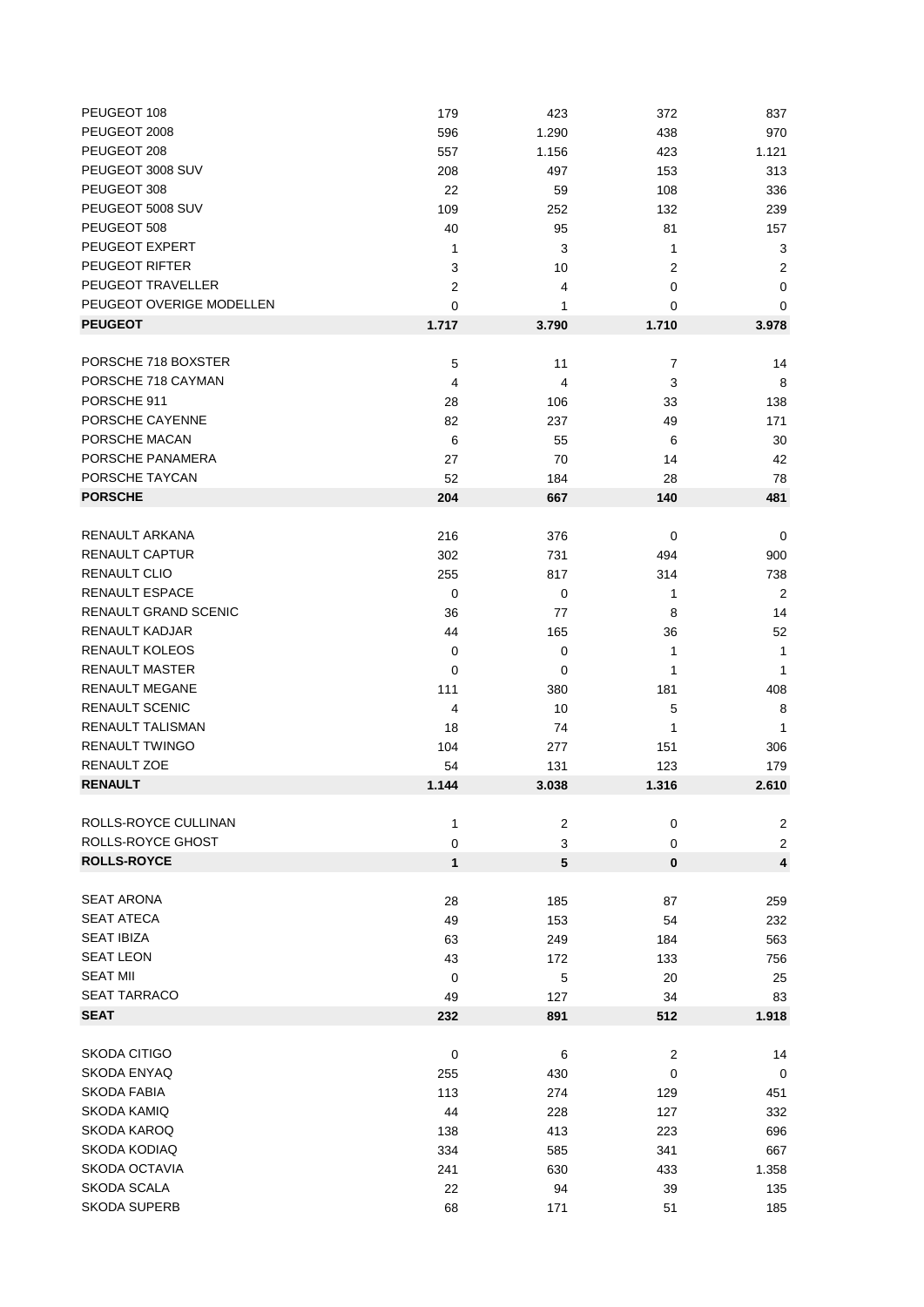| <b>SKODA</b>              | 1.215               | 2.831            | 1.345            | 3.838                     |
|---------------------------|---------------------|------------------|------------------|---------------------------|
|                           |                     |                  |                  |                           |
| <b>SMART FORTWO</b>       | $\mathbf 5$         | 16               | $\boldsymbol{2}$ | 6                         |
| <b>SMART FORFOUR</b>      | 13                  | 22               | 8                | 11                        |
| <b>SMART</b>              | 18                  | 38               | 10               | 17                        |
| <b>SSANGYONG KORANDO</b>  | $\pmb{0}$           | 1                | 0                | 1                         |
| <b>SSANGYONG</b>          | $\pmb{0}$           | 1                | $\bf{0}$         | $\mathbf{1}$              |
|                           |                     |                  |                  |                           |
| <b>SUBARU FORESTER</b>    | $\pmb{0}$           | 2                | 13               | 32                        |
| <b>SUBARU OUTBACK</b>     | 0                   | 15               | 3                | 20                        |
| <b>SUBARU XV</b>          | 1                   | 6                | 2                | 15                        |
| <b>SUBARU</b>             | $\mathbf{1}$        | 23               | 18               | 67                        |
|                           |                     |                  |                  |                           |
| <b>SUZUKI CELERIO</b>     | $\pmb{0}$           | $\mathbf 0$      | 3                | 12                        |
| <b>SUZUKI IGNIS</b>       | 103                 | 270              | 158              | 612                       |
| <b>SUZUKI JIMNY</b>       | 0                   | 0                | 4                | 4                         |
| <b>SUZUKI SWACE</b>       | 6                   | 13               | 5                | 67                        |
| <b>SUZUKI SWIFT</b>       | 61                  | 189              | 167              | 571                       |
| SUZUKI SX4 S-CROSS        | 91                  | 223              | 26               | 50                        |
| <b>SUZUKI VITARA</b>      | 161                 | 396              | 77               | 162                       |
| <b>SUZUKI</b>             | 422                 | 1.091            | 440              | 1.478                     |
| <b>TESLA MODEL 3</b>      |                     |                  |                  |                           |
| <b>TESLA MODEL S</b>      | 17                  | 19               | 37               | 51                        |
| TESLA MODEL X             | 0<br>$\overline{2}$ | 0                | 1                | $\sqrt{2}$                |
| TESLA MODEL Y             | 64                  | 2                | 1                | 1                         |
| <b>TESLA</b>              | 83                  | 71               | 0                | 0<br>54                   |
|                           |                     | 92               | 39               |                           |
| TOYOTA AYGO               | 506                 | 1.001            | 551              | 1.093                     |
| TOYOTA C-HR               | 127                 | 273              | 112              | 253                       |
| <b>TOYOTA CAMRY</b>       | 3                   | $\overline{7}$   | 3                | 13                        |
| <b>TOYOTA COROLLA</b>     | 167                 | 475              | 266              | 785                       |
| <b>TOYOTA HIGHLANDER</b>  | 3                   | 23               | 24               | 26                        |
| TOYOTA LAND CRUISER       | 1                   | 3                | 3                | $\overline{7}$            |
| <b>TOYOTA MIRAI</b>       | 2                   | 5                | 0                | $\mathbf 0$               |
| <b>TOYOTA PRIUS</b>       | 4                   | 14               | 3                | 7                         |
| <b>TOYOTA PRIUS PLUS</b>  | 0                   | 0                | 1                | $\ensuremath{\mathsf{3}}$ |
| TOYOTA PROACE CITY VERSO  | 15                  | 16               | 1                | 4                         |
| TOYOTA PROACE             | 25                  | 37               | 26               | 33                        |
| <b>TOYOTA RAV4</b>        | 196                 | 426              | 156              | 330                       |
| <b>TOYOTA SUPRA</b>       | 1                   | 1                | 1                | $\overline{2}$            |
| <b>TOYOTA YARIS</b>       | 552                 | 1.082            | 397              | 1.106                     |
| <b>TOYOTA YARIS CROSS</b> | 356                 | 1.033            | $\mathbf 0$      | 0                         |
| <b>TOYOTA</b>             | 1.958               | 4.396            | 1.544            | 3.662                     |
| <b>VW ARTEON</b>          | 3                   | 42               | 3                | 11                        |
| <b>VW CADDY</b>           | 1                   | $\boldsymbol{2}$ | 0                | $\mathbf 0$               |
| <b>VW CALIFORNIA</b>      | 10                  | 14               | 15               | 30                        |
| <b>VW CRAFTER</b>         | $\mathbf 0$         | $\overline{c}$   | 1                | $\mathbf{1}$              |
| <b>VW GOLF</b>            | 188                 | 814              | 247              | 763                       |
| VW ID.3                   | 179                 | 211              | 67               | 125                       |
| VW ID.4                   | 217                 | 250              | 41               | 114                       |
| <b>VW MULTIVAN</b>        | 14                  | 34               | 0                | 0                         |
| <b>VW PASSAT</b>          | 36                  | 139              | 49               | 235                       |
| VW POLO                   | 195                 | 617              | 449              | 1.311                     |
| <b>VW T-CROSS</b>         | 107                 | 452              | 152              | 536                       |
| VW T-ROC                  | 119                 | 705              | 199              | 875                       |
| <b>VW TAIGO</b>           | 37                  | 185              | $\pmb{0}$        | $\mathbf 0$               |